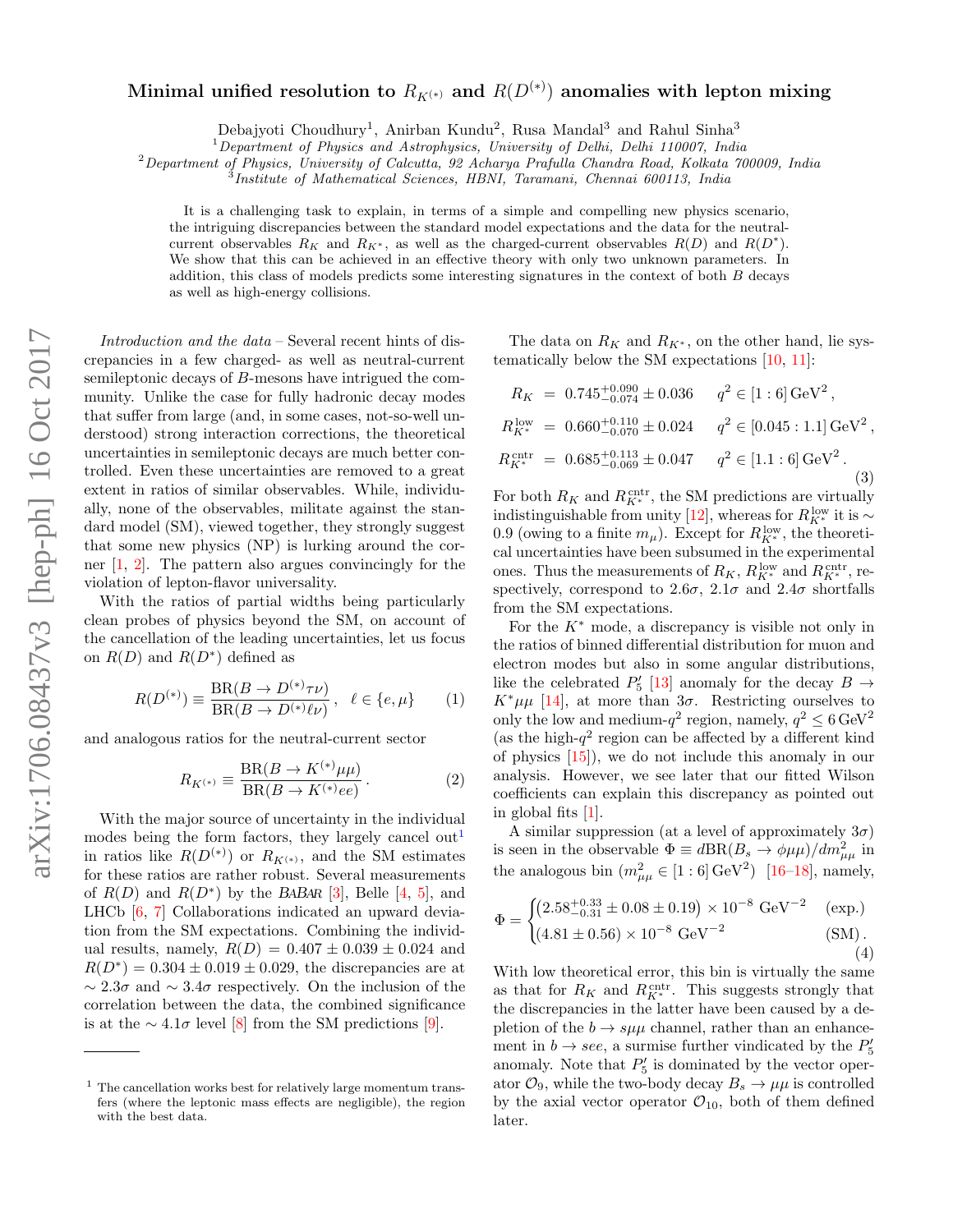With possible corrections from large  $\Delta\Gamma_s$ , as well as next-to-leading-order (NLO) electroweak and next-tonext-to-leading-order QCD corrections calculated, the SM prediction is quite robust with only small uncertainties accruing from the Cabibbo-Kobayashi-Mashkawa (CKM) matrix elements and the decay constant of  $B_{\rm s}$ . The LHCb measurement at a significance of 7.8 $\sigma$  [\[19,](#page-4-17) [20\]](#page-4-18) shows an excellent agreement between the data and the SM:

$$
BR(B_s \to \mu\mu) = \begin{cases} (3.0 \pm 0.6^{+0.3}_{-0.2}) \times 10^{-9} & \text{(exp.)},\\ (3.65 \pm 0.23) \times 10^{-9} & \text{(SM)}, \end{cases}
$$
 (5)

and hence puts very strong constraints on NP models, in particular on those incorporating (pseudo)scalar or axialvector currents [\[21\]](#page-4-19). However, note that the central value can accommodate a  $\sim 20\%$  suppression. Thus, one is naturally led to models that preferentially alter  $\mathcal{O}_9$  rather than  $\mathcal{O}_{10}$ .

Similarly, neither the radiative decay  $B \to X_s \gamma$  nor the mass difference  $\Delta M_s$  and mixing phase  $\phi_s$  measurements for the  $B_s$  system show any appreciable discrepancy with the SM expectations. The pattern of deviations is thus a complicated one and, naively at least, does not appear to show a definite direction towards any well-motivated NP model. Consequently, most efforts at explaining the anomalies consider only a subset, either  $R_K$  and/or  $R(D^{(*)})$  data [\[22,](#page-4-20) [23\]](#page-4-21), or  $R_{K^{(*)}}$  and  $b \to s \ell \ell$ data [\[24\]](#page-4-22). Those that do attempt a more complete treatment either invoke very complicated models, or result in fits that are not very good. In addition, they are liable to result in other unacceptable phenomenological consequences. Analyses within specific models, like leptoquarks, are available in the literature [\[25\]](#page-4-23).

In view of this, we adopt a very phenomenological approach, rather than advocate a particular model. Assuming an effective Lagrangian, with the minimal number of new parameters, in the guise of the unknown Wilson coefficients (WCs), we seek the best fit. While not an entirely new idea, our analysis takes into account not only the anomalous channels but also the existing limits on several other channels; as we will show, they provide the tightest constraints on the parameter space. This approach hopefully will pave the way to unravelling the as yet unknown flavor dynamics.

 $Models$  – Within the SM, the  $b \to c\tau\overline{\nu}_{\tau}$  transition proceeds through a tree-level W exchange. If the NP adds coherently to the SM, one can write the effective Hamiltonian as

<span id="page-1-0"></span>
$$
\mathcal{H}^{\text{eff}} = \frac{4G_F}{\sqrt{2}} V_{cb} \left( 1 + C^{\text{NP}} \right) \left[ (c, b)(\tau, \nu_\tau) \right], \qquad (6)
$$

where the NP contribution is parametrized by  $C^{NP}$  vanishes in the SM limit and we have introduced the shorthand notation  $(x, y) \equiv \overline{x}_L \gamma^\mu y_L \ \forall \ x, y$ . To explain the data, one thus needs either small positive or large negative values of  $C^{NP}$ .

The flavor-changing neutral-current decays  $B \rightarrow$  $K^{(*)}\mu\mu$  and  $\phi\mu\mu$  are occasioned by the  $b \to s\mu\mu$  transition proceeding, within the SM, primarily through a combination of the penguin and the box diagrams (driven, essentially, by the top quark). Parametrizing the ensuing effective Hamiltonian as

$$
\mathcal{H}^{\text{eff}} = \frac{-4G_F}{\sqrt{2}} V_{tb} V_{ts}^* \sum_i C_i(\mu) \mathcal{O}_i(\mu) , \qquad (7)
$$

where the relevant operators are

$$
\mathcal{O}_7 = (\alpha_{em}(m_b) m_b/4\pi) (\bar{s}\sigma_{\mu\nu} P_R b) F^{\mu\nu}, \n\mathcal{O}_9 = (\alpha_{em}(m_b)/4\pi) (\bar{s}\gamma_\mu P_L b) (\bar{\mu}\gamma^\mu \mu) , \n\mathcal{O}_{10} = (\alpha_{em}(m_b)/4\pi) (\bar{s}\gamma_\mu P_L b) (\bar{\mu}\gamma^\mu \gamma_5 \mu) .
$$
\n(8)

The WCs, matched with the full theory at  $m_W$  and then run down to  $m_b$  at the next-to-next-to-leading log-arithmic accuracy [\[23\]](#page-4-21), are given in the SM as  $C_7$  =  $-0.304$ ,  $C_9 = 4.211$  and  $C_{10} = -4.103$ . The differential widths for the  $B \to K^{(*)} \mu\mu$  decay are obtained in terms of algebraic functions of these. NP contributions to  $\mathcal{H}^{\text{eff}}$  can be parametrized by  $C_i \to C_i + C_i^{\text{NP}}$ .

Similarly, the  $b \to s\nu\overline{\nu}$  transition (which governs the  $B \to K^{(*)}\nu\overline{\nu}$  decays) proceeds through the Z penguins and box diagrams. Unless right-handed neutrino fields are introduced, the low energy effective Hamiltonian can be parametrized by [\[26\]](#page-4-24)

$$
\mathcal{H}^{\text{eff}} = \frac{2G_F}{\sqrt{2}} V_{tb} V_{ts}^* \frac{\alpha_{\text{em}}}{\pi} C_L^{\text{SM}} \left( 1 + C_{\nu}^{\text{NP}} \right) (s, b)(\nu, \nu), (9)
$$

where  $C_{\nu}^{\text{NP}}$  denotes the NP contribution. Including the NLO QCD correction and the two-loop electroweak contribution, the SM WC is given by  $C_L^{\text{SM}} = -X_t/s_w^2$  where the Inami-Lim function  $X_t = 1.469 \pm 0.017$  [\[26,](#page-4-24) [27\]](#page-4-25).

While it may seem trivial to write down extra fourfermi operators that would produce just the right contributions, care must be taken to see that this does not introduce unwelcome consequences. For one, a large enhancement of  $C_{10}$  could lead an unacceptably large  $BR(B_s \to \mu\mu)$ , with  $\mathcal{O}_{10}$  being the leading contributor to this decay. Similarly, the said four-fermi operators need to be invariant under the SM gauge group (assuming that the NP appears only above the electroweak scale). A non-zero  $C^{NP}$  (see Eq. [\(6\)](#page-1-0)) would, potentially, lead to an analogue of  $C_{10}^{NP}$  for the tau-channel. This, in turn, would lead to an enhancement of  $B_s \to \tau \tau$ , where the chirality suppression is less operative than in the muonic case. Indeed, the LHCb Collaboration [\[28\]](#page-4-26) has obtained a 95% C.L. upper limit of  $6.8 \times 10^{-3}$  on the branching fraction for this mode[2](#page-1-1) , with the SM value being

<span id="page-1-1"></span><sup>&</sup>lt;sup>2</sup> It should be noted, though, that this analysis does not actually reconstruct the τs, but employs neural networks. Hence, it is possible that future measurements would point to a value higher than the limits quoted.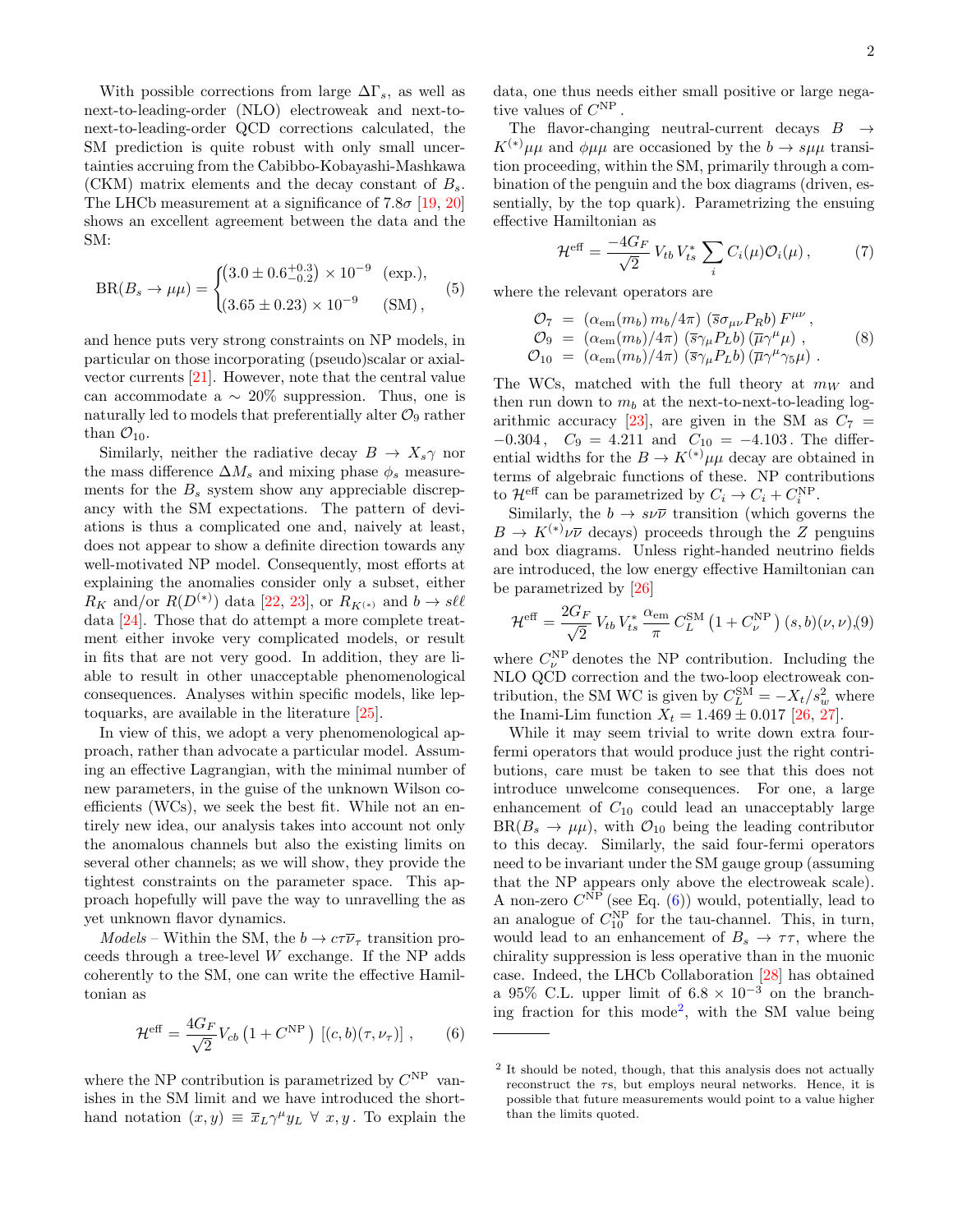$(7.73 \pm 0.49) \times 10^{-7}$  [\[20\]](#page-4-18). Similarly, none of the three operators  $(b, s)(\nu_i, \nu_i)$  may receive large corrections lest the SM expectations, namely [\[26\]](#page-4-24)

$$
BR(B^+ \to K^+ \nu \overline{\nu})_{\rm SM} = (3.98 \pm 0.43 \pm 0.19) \times 10^{-6} ,
$$
  

$$
BR(B^0 \to K^{*0} \nu \overline{\nu})_{\rm SM} = (9.19 \pm 0.86 \pm 0.50) \times 10^{-6},
$$
  
(10)

be augmented<sup>[3](#page-2-0)</sup> to levels beyond the 90% C.L upper bounds (summed over all three neutrinos) as obtained by the Belle Collaboration [\[29\]](#page-4-27), viz.

$$
BR(B \to K^{(*)} \nu \overline{\nu}) < 1.6 \, (2.7) \times 10^{-5} \,. \tag{11}
$$

In view of the aforementioned constraints, we consider only a combination of two four-fermi operators, characterized by a single WC (assumed to be real to avoid new sources of  $CP$  violation). Since we do not claim to obtain the ultraviolet completion thereof, we do not speculate on the (flavor) symmetry that would have led to such a structure, which could have arisen from a plethora of NP scenarios, such as models of (gauged) flavor, leptoquarks (or, within the supersymmetric paradigm, a breaking of R parity) etc. To wit, we propose a model involving two four-fermi operators in terms of the second- and thirdgeneration (weak-eigenstate) fields

$$
\mathcal{H}^{\rm NP} = A_1 \left( \overline{Q}_{2L} \gamma_\mu L_{3L} \right) \left( \overline{L}_{3L} \gamma^\mu Q_{3L} \right) + A_2 \left( \overline{Q}_{2L} \gamma_\mu Q_{3L} \right) \left( \overline{\tau}_R \gamma^\mu \tau_R \right)
$$
(12)

where the overall Clebsch-Gordan coefficients have been subsumed and we demand  $A_2 = A_1$ .

This operator, seemingly, contributes to  $R(D^{(*)})$  but not to the other anomalous processes. This, though, is true only above the electroweak scale. Below this scale, the Hamiltonian needs to be rediagonalized<sup>[4](#page-2-1)</sup> In the quark sector, this is determined by the quark masses and the small non-alignment due to  $A_{1,2}$  can be neglected. In the leptonic sector, though, the extreme smallness of the neutrino masses implies that the nonuniversal term  $\mathcal{H}^{\text{NP}}$ plays a major role [\[30\]](#page-4-28). To this end, we consider the simplest of field rotations for the left-handed leptons from the unprimed (flavor) to the primed (mass) basis, namely

<span id="page-2-3"></span>
$$
\tau = \cos \theta \tau' + \sin \theta \mu', \qquad \nu_{\tau} = \cos \theta \nu'_{\tau} + \sin \theta \nu'_{\mu}. (13)
$$

This, immediately, generates a term with the potential to explain the  $b \to s\mu\mu$  anomalies.

 $Results$  — The scenario is, thus, characterized by two parameters, namely  $A_1$  and  $\sin \theta$ . The best fit values

for these can be obtained by effecting a  $\chi^2$ -test defined through

$$
\chi^2 = \sum_{i=1}^7 \frac{\left(\mathcal{O}_i^{\exp} - \mathcal{O}_i^{\text{th}}\right)^2}{\left(\Delta \mathcal{O}_i^{\exp}\right)^2 + \left(\Delta \mathcal{O}_i^{\text{th}}\right)^2}
$$
(14)

where  $\mathcal{O}_i^{\text{exp}}$  ( $\mathcal{O}_i^{\text{th}}$ ) denote the experimental (theoretical) mean and  $\Delta \mathcal{O}_i^{\text{exp}}$  ( $\Delta \mathcal{O}_i^{\text{th}}$ ) the corresponding  $1\sigma$  uncertainty, with the theoretical values depending on the model parameters. We include a total of seven measurements for the evaluation of  $\chi^2$ , namely,  $R(D)$ ,  $R(D^*)$ ,  $R_K$ ,  $R_{K^*}^{\text{low}}$ ,  $R_{K^*}^{\text{cntr}}$ ,  $\Phi$ , and  $BR(B_s \to \mu\mu)$  (while not affected by the NP interactions in Eq. [\(12\)](#page-2-2), this is relevant for the scenario considered later). Only for the last two observables, do $\Delta\mathcal{O}_i^{\text{th}}$  need to be considered explicitly , while, for the rest, they have been subsumed within the experimental results. For our numerical analysis, we use  $V_{cb} = 0.0416$  and  $V_{tb}V_{ts}^* = -0.0409$ , and find, for the SM,  $\chi^2_{\rm SM} \simeq 46.$ 

Within the new model, the best fit corresponds to  $\chi^2_{\rm min} \simeq 9$  (denoting a marked improvement) with the NP contributions being  $C_9^{\text{NP}} = -1.7$  and  $C^{\text{NP}} = -2.12$ . In terms of the model parameters, this corresponds to (note that there is a  $\theta \rightarrow -\theta$  degeneracy)

$$
A_1(= A_2) = -2.92 \text{ TeV}^{-2}
$$
,  $\sin \theta = \pm 0.022$ , (15)

<span id="page-2-2"></span>Even this low value of  $\chi^2_{\rm min}$  is largely dominated by a single measurement, namely,  $R_{K^*}^{\text{low}}$ . This is not unexpected, as an agreement to this experimental value to better than  $1\sigma$  is not possible if the NP contribution can be expressed just as a modification of the SM WCs, rather than through the introduction of a new and small dynamical scale (such a change could be tuned so as to manifest itself primarily only in the low- $q^2$  region, but is likely to have other ramifications). Note that the small value of  $\sin \theta$  can only partially explain the atmospheric neutrino oscillation, while the full explanation needs additional dynamics.



<span id="page-2-4"></span>FIG. 1. The light and dark blue regions denote 95% and 99% C.L. bands, respectively, around the best-fit points. The red shaded region is allowed by bounds from  $BR(B^+ \rightarrow$  $K^+\mu^-\tau^+$ ).

<span id="page-2-0"></span><sup>3</sup> Note that the neutrino flavors need not be identical for the NP.

<span id="page-2-1"></span><sup>4</sup> With NP only modifying the Wilson coefficients of certain SM operators to a small extent, the QCD corrections (as well as hadronic uncertainties) are analogous. Additional effects due to operator mixings are too small to be of any concern.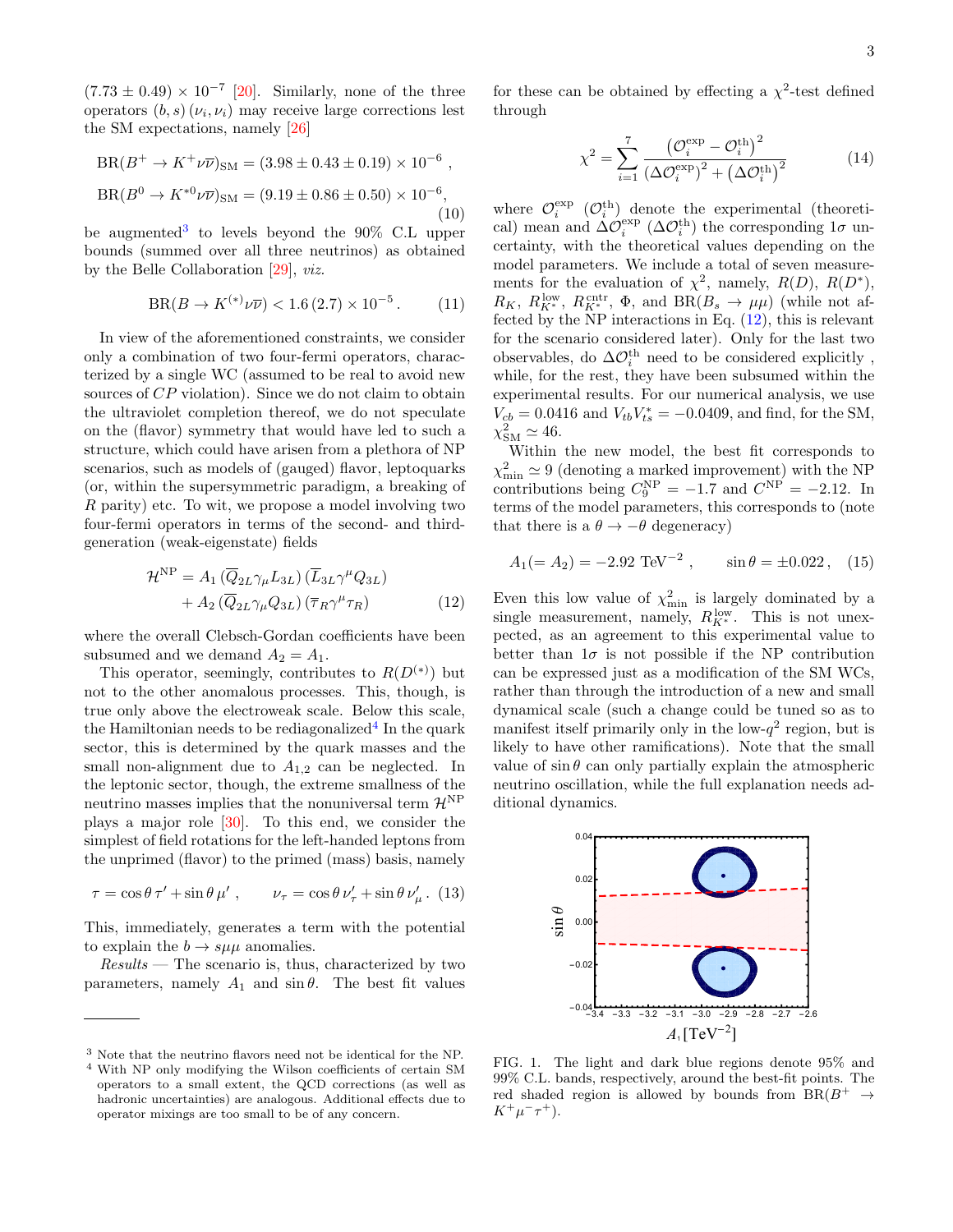More importantly, in effecting the field rotation of Eq. [\(13\)](#page-2-3) in  $\mathcal{H}^{\text{NP}}$ , we generate terms of the form  $(s, b)(\mu, \tau)$ , leading to potential lepton-flavor violating (LFV) decays. The current limits on the relevant ones are [\[31\]](#page-4-29)

<span id="page-3-1"></span>
$$
BR(B^+ \to K^+ \mu^{\pm} \tau^{\mp}) < 4.5 \, (2.8) \times 10^{-5} \,. \tag{16}
$$

In Fig. [1,](#page-2-4) we display the constraints from this particular mode. While the best-fit point is summarily ruled out, clearly solutions can be found if a slight worsening of the  $\chi^2$  (to  $\simeq$  15) is acceptable. This would still represent a much better agreement than is possible within the SM. The corresponding values of the observables are:  $R_K =$ 0.86,  $R_{K^*}^{\text{cntr}} = 0.88$ ,  $R_{K^*}^{\text{low}} = 0.90$ ,  $R(D^{(*)}) = 1.25 \times$  $R_{\text{SM}}(D^{(*)})$ , and  $\Phi = 4.1 \times 10^{-8} \text{ GeV}^{-2}$ , representing quite a reasonable fit to all but  $R_{K^*}^{\text{low}}$ . It should be noted here that the  $\theta \to -\theta$  degeneracy is broken by the LFV constraint, with  $\theta > 0$  being slightly preferable.

Further improving the fit to  $R_{K^{(*)}}$  requires the introduction of a small bit of  $C_{10}^{\text{NP}}$ . Postponing the discussion of  $B_s \to \tau \tau$ , this is most easily achieved if we choose to destroy, to a small degree, the relation  $A_2 = A_1$ . As an illustrative example, we consider  $A_2 = 4A_1/5$ . The consequent best fit values for  $A_1$  and  $\sin \theta$  remain virtually the same but, now,  $\chi^2_{\text{min}} = 7$  with NP contributions being  $C_9^{\text{NP}} = -1.51, C_{10}^{\text{NP}} = 0.17$  and  $C^{\text{NP}} = -2.12$ . The result is depicted in Fig. [2.](#page-3-0) Once the LFV constraint is imposed, the observables at the overlap region are  $R_K \simeq 0.80$ ,  $R_{K^*}^{\text{cntr}} \simeq 0.83$ ,  $R_{K^*}^{\text{low}} \simeq 0.88$ ,  $R(D^{(*)}) \simeq 1.24 \times R_{\text{SM}} (D^{(*)})$ , and  $\Phi \simeq 3.8 \times 10^{-8} \text{ GeV}^{-2}$ , showing marked improvement in the fit to all but  $R_{K^*}^{\text{low}}$  and correspond to  $\chi^2 \simeq 10$ . While the finite contribution to  $C_{10}^{\text{NP}}$  does enhance  $B_s \to \tau \tau$ , the latter (gray shaded region in Fig. [2\)](#page-3-0) does not have a major impact. It should be realized, though, that a stronger breaking of the  $A_2 = A_1$ relation would have led to a better (worse) agreement with the LFV  $(B_s \to \tau \tau)$  constraints.

It is interesting to speculate on the origin of this split between the  $A_i$ . A naive explanation would be to attribute the difference to the quantum numbers of the leptonic fields under an as yet unidentified gauge symmetry, with the attendant anomaly cancellation being effected by either invoking heavier fermionic fields or through other means. Care must be taken, however, not to induce undesirable phenomenology. An alternative is to attribute the difference to quantum corrections, although the aforementioned shift is somewhat larger than that expected from a naive renormalization group flow perspective, namely,  $\sim (\alpha_{\rm wk.}/4\pi) \ln(\Lambda_{\rm NP}^2/m_b^2)$ , where  $\Lambda_{\rm NP} \sim 1$ TeV is the putative scale of NP. It should be noted here, though, that the 20% shift is only illustrative and not really needed. Indeed, once the electroweak symmetry is broken, the various pieces in  $\mathcal{H}^{\text{eff}}$  suffer differing renormalization group flow down to the  $m_b$  scale, and the consequent breaking of the degeneracy is, putatively, of the right magnitude to explain the remaining discrepancies.



<span id="page-3-0"></span>FIG. 2. The fit for  $A_2 = 4A_1/5$ , with the bands around the best-fit points corresponding to 95% and 99% C.L. Also shown are the  $1\sigma$  bands from  $R_{K^{(*)}}$  and  $R(D)$ , and the 95% upper limits from  $B_s \to \tau \tau$  and  $B^+ \to K^+ \mu^- \tau^+$ .

It is worthwhile, at this stage, to explore the consequences of introducing other operators in  $\mathcal{H}^{\text{NP}}$ . While operators constructed out of  $SU(2)_L$ -triplet currents (denoted by the subscript '3') such as  $(\overline{Q}_{2L}\gamma^{\mu}Q_{3L})_3 (\overline{L}_{3L}\gamma_{\mu}L_{3L})_3, \ (\overline{Q}_{2L}\gamma^{\mu}L_{3L})_3 (\overline{L}_{3L}\gamma_{\mu}Q_{3L})_3,$ etc., would also have admitted solutions to the anomalies, they, typically, would also result in unsuppressed  $b \to s \nu \bar{\nu}$  transitions. Circumventing the bounds would, then, require the introduction of multiple operators and cancellations between them. We will discuss such possibilities in detail in a subsequent paper.

This would, typically, still leave behind too large a rate for  $B_s \to \tau \tau$  (first reference of [\[25\]](#page-4-23)) and, hence needs the further introduction of yet another operator such as the second one in  $\mathcal{H}^{\text{NP}}$ . Apart from enhancing  $B_s \to \tau \tau$  ( $B \to X_s \tau \tau$  and  $\Lambda_b \to \Lambda \tau \tau$  are affected too, but bounds from these sectors are not too serious), this would also affect the other modes to varying degrees. Consequently, the best fit values will change. Indeed a lower  $\chi^2$  ( $\simeq$  5.4) is achievable for virtually the same  $A_1$ , but slightly smaller  $|\sin \theta|$  ( $\simeq 0.018$ ). Understandably, if both the  $B_s \to \tau \tau$  bound as well that in Eq. [\(16\)](#page-3-1) are to be satisfied, the  $\chi^2$  can be reduced to at most  $\simeq 11$ . Similarly,  $BR(B \to X_s \tau \tau)$ , as well as  $BR(\Lambda_b \to \Lambda \tau \tau)$ will also be increased and should be close to observation at the LHCb. However, processes like  $b \to s\gamma$  or  $\tau \to \mu \gamma$  will remain under control, as we have checked. Similarly, while we do not "explain"  $(g-2)_{\mu}$ , the agreement is marginally better than within the SM. The new operators also generate, through renormalization group running, operators involving four leptons [\[32\]](#page-4-30), and thus may lead to effects like  $\tau \to 3\mu$ . They are, however, well within control, mostly because of the small value of  $\sin \theta$ .

In summary, we have identified the minimal modification to the SM in terms of an effective theory that can explain the anomalies in both the charged- and the neutral